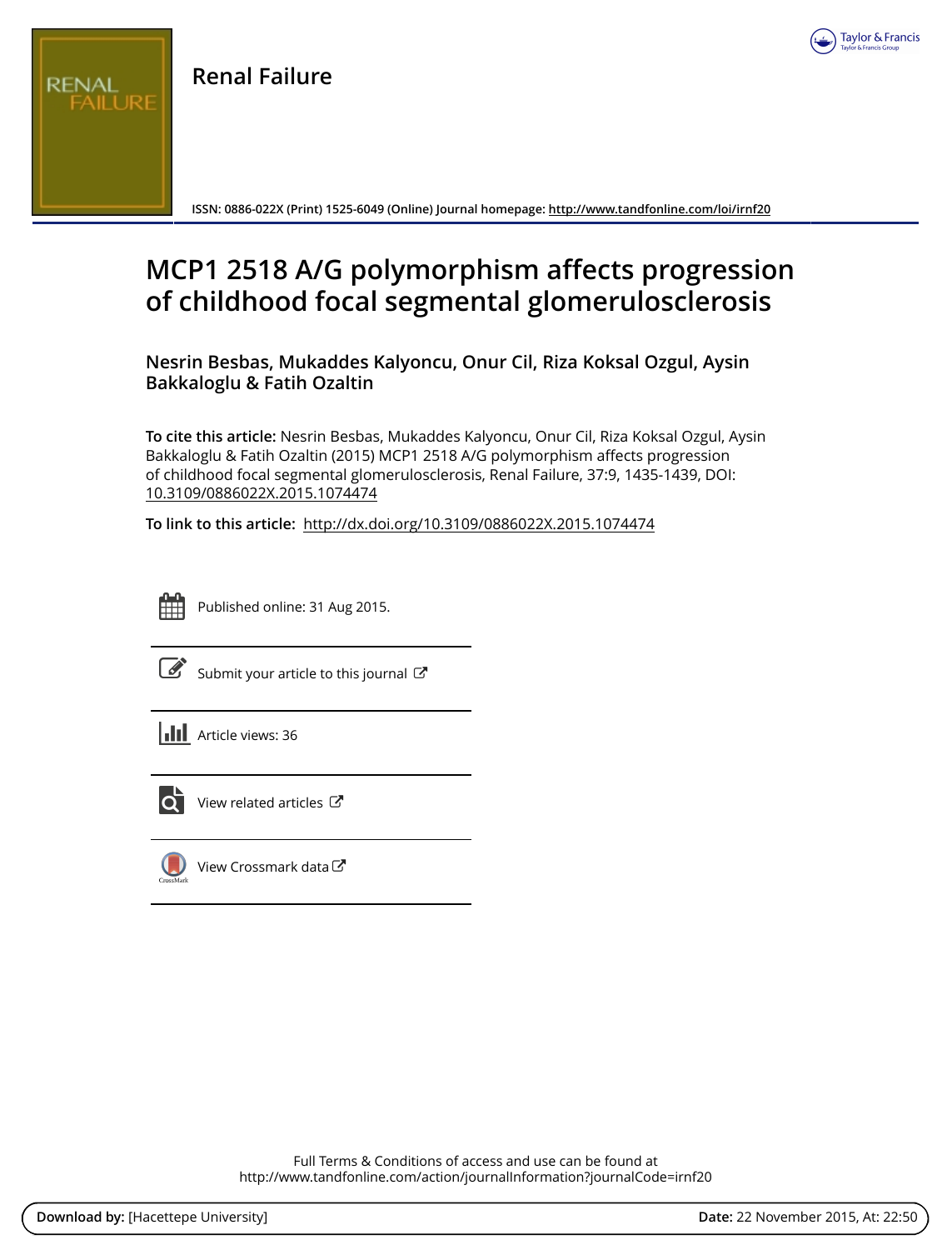# **RENAL FAILURE**

Ren Fail, 2015; 37(9): 1435–1439 ! 2015 Taylor & Francis. DOI: 10.3109/0886022X.2015.1074474



CLINICAL STUDY

### MCP1 2518 A/G polymorphism affects progression of childhood focal segmental glomerulosclerosis

Nesrin Besbas<sup>1</sup>, Mukaddes Kalyoncu<sup>2</sup>, Onur Cil<sup>1</sup>, Riza Koksal Ozgul<sup>3</sup>, Aysin Bakkaloglu<sup>1</sup>, and Fatih Ozaltin<sup>1,4,5</sup>

<sup>1</sup> Department of Pediatric Nephrology, Hacettepe University Faculty of Medicine, Ankara, Turkey, <sup>2</sup> Department of Pediatric Nephrology, Karadeniz Technical University Faculty of Medicine, Trabzon, Turkey, <sup>3</sup>Department of Pediatric Metabolism, Hacettepe University Faculty of Medicine, Ankara, Turkey, <sup>4</sup>Nephrogenetics Laboratory, Department of Pediatric Nephrology, Hacettepe University Faculty of Medicine, Ankara, Turkey, and  $^5$ Hacettepe University Center for Biobanking and Genomics, Ankara, Turkey

#### Abstract

Monocyte chemoattractant protein-1 (MCP-1) is a highly specific chemokine for monocytes and plays roles in pathogenesis of various renal diseases. The aim of this study is to investigate the effect of MCP1 2518 A/G polymorphism on the incidence and clinical course of focal segmental glomerulosclerosis (FSGS) in children. MCP1 2518 A/G genotype was identified by PCR-RFLP in 60 biopsy-proven FSGS patients, 76 steroid sensitive nephrotic syndrome (SSNS) patients, and 96 healthy children. MCP-1 levels in urine and serum were measured by ELISA in all patients and the correlations of genotype with MCP-1 levels and clinical outcome were evaluated. The genotype frequencies for MCP1 were similar in all groups. The percentage of patients who develop chronic renal failure was higher in patients with AA allele compared to GA or GG alleles (46% vs. 35% respectively,  $p < 0.01$ , Odds ratio: 1.59). Serum MCP-1 levels were similar in all groups, whereas urinary MCP-1 levels of the patients with FSGS (1680 pg/mg creatinine) were significantly higher than that of patients with SSNS (365 pg/mg creatinine,  $p<$  0.05) and healthy controls (348 pg/mg creatinine;  $p<0.05$ ). Urinary MCP-1 levels were correlated with the degree of proteinuria in FSGS group ( $r = 0.529$ ,  $p = 0.016$ ). Our results suggest that the AA genotype might be a risk factor for the progression of renal disease in FSGS and MCP1 genotyping may help the physicians to predict prognosis in these patients.

#### Keywords

Children, FSGS, MCP-1, nephrotic syndrome, polymorphism

#### **History**

Received 10 March 2015 Revised 3 July 2015 Accepted 15 July 2015 Published online 31 August 2015

#### Introduction

Focal segmental glomerulosclerosis (FSGS) is an important cause of end-stage renal disease (ESRD) in children and characterized with poor response to corticosteroids.<sup>[1](#page-4-0)</sup> Over the past several years, the incidence of FSGS in adults and children appears to be increasing.<sup>[2](#page-4-0)</sup> There is increasing evidence that the genetic background of the adults and children with FSGS affects the progression of the disease and the response to therapy.<sup>[2,3](#page-4-0)</sup>

Although patients with FSGS may present with any degree of proteinuria, clinical concern is greatest for those who have nephrotic-range proteinuria because without treatment, they have an extremely poor prognosis and mostly progress to ESRD in  $3-6$  years.<sup>[4](#page-4-0)</sup> It is widely recognized that the prognosis in nephrotic patients with primary FSGS is significantly improved if partial or complete remission of proteinuria is achieved.<sup>[5,6](#page-4-0)</sup>

Monocyte chemoattractant protein-1 (CCL2/MCP-1) is a chemokine that mediates renal interstitial inflammation, tubular atrophy, and interstitial fibrosis by recruiting mono-cytes–macrophages into renal interstitium.<sup>[7](#page-4-0)</sup> In a previous study, it has been shown that the degree of urinary albumin/ creatinine ratio was correlated with urine MCP-1 levels and interstitial macrophage infiltration in patients with chronic kidney disease.<sup>[8](#page-4-0)</sup> In vitro experiments have also demonstrated that tubular epithelial cells release MCP-1 when exposed to serum proteins in the apical side.<sup>[9](#page-4-0)</sup> Urinary MCP-1 levels have been shown to be positively correlated with the degree of proteinuria in children with FSGS and IgA nephropathy.<sup>[10](#page-4-0)</sup> There are several studies reporting the relationship between MCP1 2518 A/G polymorphism and prognosis of various renal diseases such as IgA nephropathy,  $11,12$  diabetic nephro-pathy<sup>[13](#page-4-0)</sup> and lupus nephritis,<sup>[14](#page-4-0)</sup> however the association of this polymorphism with the clinical outcome in primary FSGS has not been determined yet. The aim of this study was to investigate the relationship between MCP1 2518 A/G polymorphism and urinary-serum MCP-1 levels with the incidence and clinical course of children with primary FSGS.

Address correspondence to Professor Fatih Ozaltin, MD, Department of Pediatric Nephrology, Hacettepe University Faculty of Medicine, 06100, Sihhiye, Ankara, Turkey. Tel: +90 (312) 305 1246; Fax: +90 (312) 309 4232; E-mail: fozaltin@hacettepe.edu.tr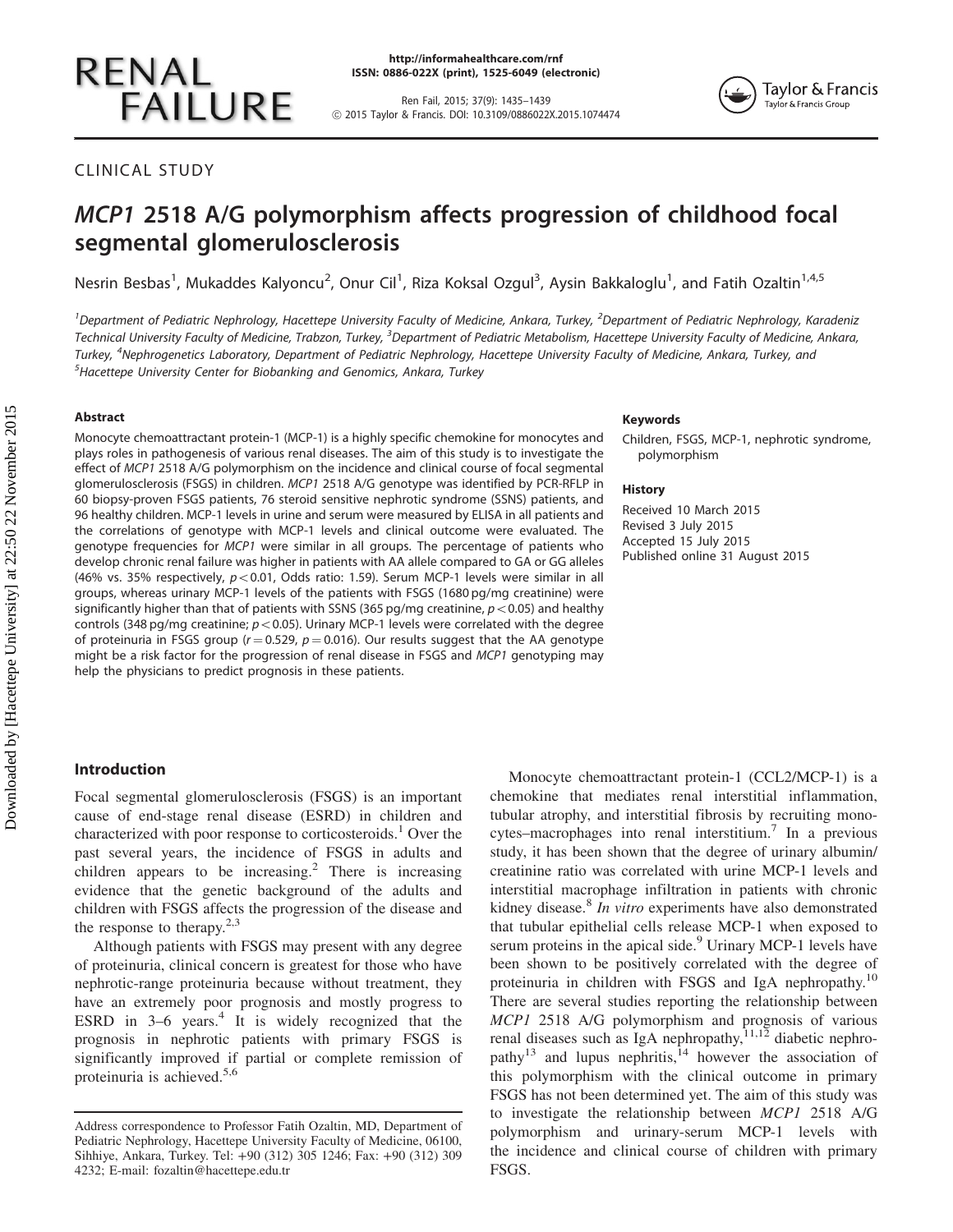#### Methods

#### Patients

Sixty patients with biopsy-proven FSGS, 76 patients with steroid-sensitive nephrotic syndrome (SSNS), and 96 healthy children were included in the study. The study protocol was approved by the institutional ethical committee. Written informed consent for the genetic analysis was obtained from each family.

Clinical characteristics and laboratory findings including hematuria, hypertension, urinary protein/creatinine ratio, serum creatinine, albumin levels, and steroid sensitivity of the patients at the beginning and follow-up period were collected by standard clinical questionnaire forms. Serum and urine MCP-1 levels of the patients were measured during the active state of the disease (i.e. during nephrotic range proteinuria).

Inclusion criteria for FSGS group were to have biopsyproven disease with age at disease onset between 1 and 16 years and the absence of any known cause for secondary FSGS. The inclusion criteria for SSNS group were to be responsive to initial standard 4 weeks prednisolone therapy with age at disease onset between 1 and 8 years and to have histopathologically minimal change disease for those patients who underwent a renal biopsy for any reason. Healthy controls had no personal or family history of renal disease and hypertension.

#### MCP1 Genotyping

Genomic DNA was extracted from peripheral leukocytes by using standard procedures. The MCP1 genotypes were identified by polymerase chain reaction (PCR) followed by restriction fragment length polymorphism (RFLP) assay using PvuII restriction enzyme (Life Technologies, Carlsbad, CA). A 930-bp fragment including the distal regulatory segment of the MCP1 5'-flanking region (nucleotides  $-2746$  to  $-1817$ ) was analyzed. Primers used were 5'-CCG AGA TGT TCC CAG CAC AG-3' (forward) and 5'-CTG CTT TGC TTG TGC CTC TT-3' (reverse). PCR products were digested by *PvuII* and the products were separated by gel-electrophoresis. Samples with a single 930-bp band were identified as AA, samples with three bands of 930, 708, and 222 bp were typed as AG, and those with two bands of 708 and 222 bp were typed as GG.

#### MCP-1 Measurements

Serum and urinary MCP-1 levels were measured by solidphase enzyme linked immunosorbent assay (ELISA) in all patients (Quantikine MCP-1 ELISA; R&D Systems, Minneapolis, MN). All assays were done in duplicate. The mean variation in each sample was  $\langle 5\% \rangle$ . The minimum detectable MCP-1 level with this kit is 5 pg/mL. There is no cross-reactivity with the closely related chemokines MIP-1 $\alpha$ , MIP-1 $\beta$ , and MCP-2,-3, and -4. Urine MCP-1 levels were normalized according to urine creatinine levels.

#### Statistical analysis

The results are presented as mean  $\pm$  standard deviation (SD) unless otherwise specified. Mann–Whitney U test for paired samples was used for comparison between groups. Correlations were calculated with Pearson product moment correlation coefficient.  $p<0.05$  was considered statistically significant.

#### Results

The characteristics of children with FSGS and SSNS are demonstrated in Table 1. Control group was age  $(72.3 \pm 39.9)$ months) and sex (40 males, 36 females) matched with the FSGS group. Mean age at the diagnosis was higher in FSGS group than that in SSNS group  $(p<0.01,$  Table 1). Five patients in FSGS group had hypertension at initial presentation whereas none in SSNS group. Serum albumin and creatinine levels were similar in both groups. Microscopic hematuria was a more common finding in the FSGS group  $(p<0.01$ , Table 1). The urinary protein/creatinine ratio in SSNS group was higher than that in FSGS group  $(p<0.01,$ Table 1). In both groups, mean follow-up duration was about 5.5 years. During the follow-up period, renal functions of all patients with SSNS remained stable whereas 25 patients (41.6%) in FSGS group developed chronic renal failure (Table 1).

The MCP1 genotypes of all groups are presented in [Table 2.](#page-3-0) Genotype and allel frequencies were comparable in all groups ( $p > 0.05$ ). The MCP1 genotype had no effect on age at diagnosis, hypertension, degree of proteinuria, and steroid sensitivity (data not shown). The FSGS patients who progressed to chronic renal failure or who had stable renal functions during the follow-up were comparable in terms of

Table 1. Clinical and laboratory features of the patients with FSGS and SSNS at initial presentation and the disease course.

| Clinical and laboratory features   | FSGS group $(n=60)$             | SSNS group $(n=76)$       |
|------------------------------------|---------------------------------|---------------------------|
|                                    |                                 |                           |
| Age at the diagnosis (months)      | $75.6 \pm 47.7$ $(10-201)$ **   | $39.9 \pm 31.1$ (10-146)  |
| Sex (Male/Female)                  | 35/25                           | 42/34                     |
| Hypertension                       | $5(8.3\%)$                      |                           |
| Steroid sensitivity                | 4 $(6.7\%)**$                   | 76 (100%)                 |
| Serum albumin (g/dl)               | $2.1 \pm 0.8$ (0.9–4.0)         | $1.8 \pm 0.4$ (1.1–2.9)   |
| Serum creatinine (mg/dl)           | $0.3 \pm 0.2$ (0.1–0.5)         | $0.5 \pm 0.3$ (0.2–1.2)   |
| Microscopic hematuria              | 18 (30.0%)**                    | $1(1.3\%)$                |
| Urinary protein/creatinine (mg/mg) | $3.5 \pm 3.1 (1.2 - 17.0)^{**}$ | $10.3 \pm 4.6$ (5.9–16.0) |
| Follow-up duration (month)         | $66.4 \pm 49.6$ (6-219)         | $67.1 \pm 59.2$ $(6-226)$ |
| Chronic renal failure              | 25(41.6%)                       |                           |

Notes: Data are presented as mean  $\pm$  SD with range or percentage in parenthesis where appropriate.  $*p<0.01$  compared to SSNS group.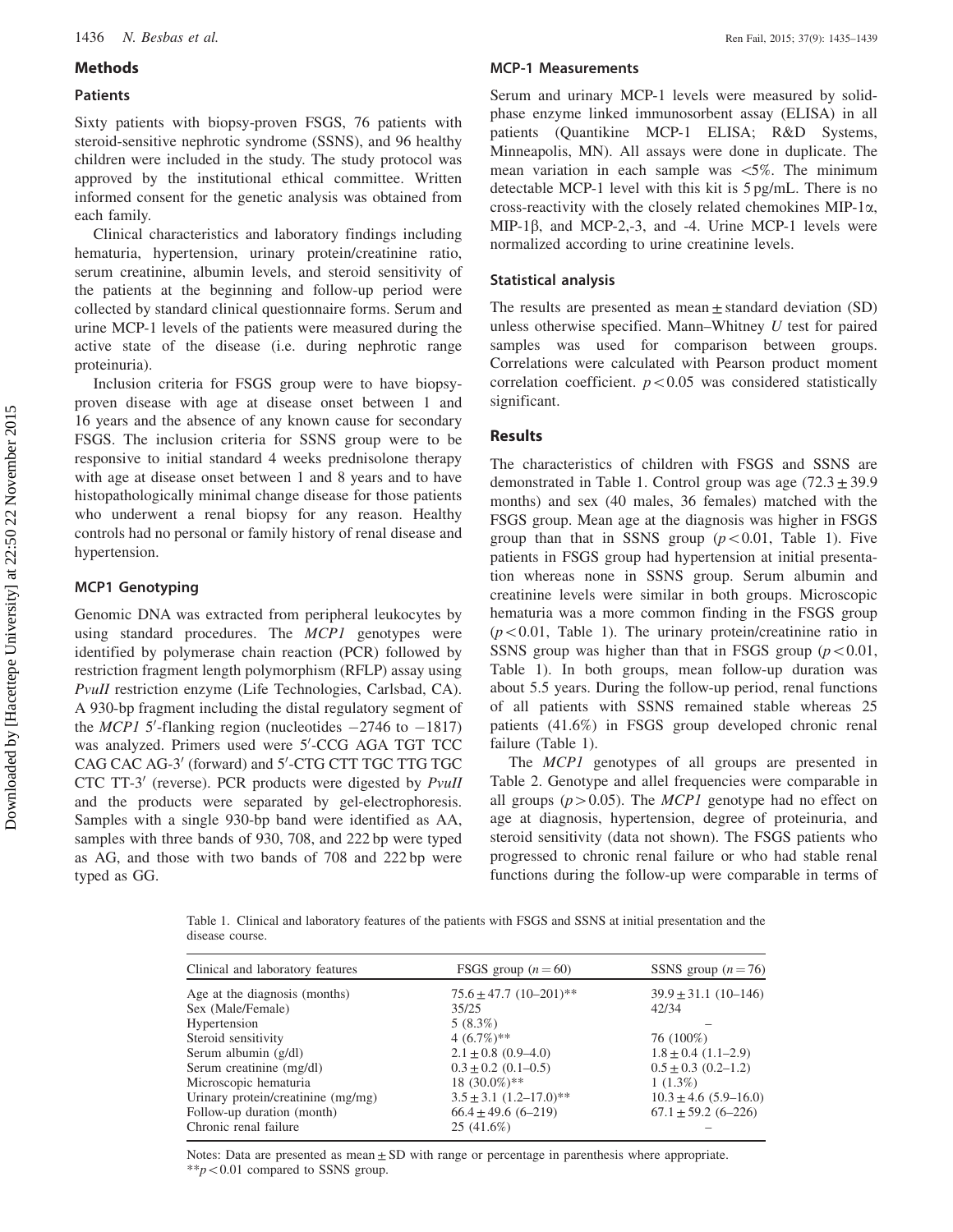<span id="page-3-0"></span>age at diagnosis, sex, prevalence of hypertension, and serum creatinine level at presentation (data not shown). The percentage of patients who develop chronic renal failure was significantly higher in AA genotype compared to GA and GG genotype (46% vs. 35% respectively,  $p < 0.01$ , Odds ratio: 1.59, Table 3).

There was no correlation between urinary and serum MCP-1 level in all groups, but a positive correlation was found between urinary MCP-1 level and urinary protein/creatinine ratio in FSGS group ( $r = 0.529$ ,  $p = 0.016$ ). There was no association between serum MCP-1 level and degree of proteinuria. Serum MCP-1 levels were similar in all groups, however urinary MCP-1 levels of FSGS group were higher than SSNS group  $(p<0.05,$  Table 4) and healthy controls  $(p<0.05$ , Table 4). There was no correlation between MCP1 genotype and urine or serum MCP-1 level.

#### **Discussion**

Clinical course of FSGS is highly variable and correlated with severity of interstitial inflammation, which plays an important role in progression of the disease. Recruitment of monocytes/ macrophages by MCP-1 and other chemokines to interstitium is a key process, which leads to chronic inflammation and eventually glomerular sclerosis.<sup>[15,16](#page-4-0)</sup> Previous studies showed the relationship between MCP1 2518A/G polymorphism and severity of various renal diseases.<sup>[12–14](#page-4-0)</sup> In this study, we investigated for the first time the relationship between MCP1 2518A/G polymorphism and disease course in a group of FSGS patients.

MCP1 2518 A/G polymorphism affects a region that regulates the transcription of this gene.<sup>17</sup> This polymorphism was originally described to affect MCP-1 production by peripheral mononuclear cells in response to an inflammatory stimulus.<sup>18</sup> The effect of the presence of A or G alleles at this position on MCP-1 production is controversial. Rovin et al. reported that G at 2518 position causes increased in vitro MCP-1 production by mononuclear cells in response to IL- $1\beta$ .<sup>[18](#page-4-0)</sup> However, Kim et al. reported that A at 2518 position was associated upregulation of MCP1 and results in severe proteinuria in patients with lupus nephritis.<sup>[19](#page-4-0)</sup> We

demonstrated that the *MCP1* genotype frequencies for AA, GA and GG were similar in FSGS, SSNS, and control groups, which suggest that MCP1 2518 genotype is not a risk factor for the development of FSGS. However, the percentage of patients who progressed to chronic renal failure was significantly higher in those carrying AA genotype when compared to those who had GA or GG genotypes. This observation may suggest that MCP1 2518 A/G polymorphism might decrease the risk of progression to chronic renal failure in FSGS patients. However, this polymorphism seems to have no effect on the clinical parameters at the presentation and severity of proteinuria. Similarly, Steinmetz et al.<sup>[11](#page-4-0)</sup> reported that  $2518$  A/G polymorphism had no effect on the incidence and progression of IgA nephropathy in a group of Caucasian patients with a mean follow-up period of 45.5 months. However, although not statistically significant, they also noted that the incidence of end-stage renal disease in patients with the GG genotype was lower than that in patients with the AA or AG genotype. Mori et al. $^{12}$  $^{12}$  $^{12}$  performed a similar study in Japanese patients with IgA nephropathy. They found that the AA genotype was an independent risk factor for the progression of the IgA nephropathy, and was closely associated with renal survival. This discrepancy may be explained by ethnicity and also the duration of follow-up, which was longer (average 135.9 months) in the latter study.

Table 4. Urinary CCL2/MCP-1 levels in patients with focal segmental glomerulosclerosis and SSNS, and control group.

|                                       |                  | Serum MCP-1<br>(pg/mL) |                   | Urinary MCP-1<br>(pg/mg creatinine) |                    |
|---------------------------------------|------------------|------------------------|-------------------|-------------------------------------|--------------------|
| Groups                                | $\boldsymbol{n}$ | Median                 | IOR               | Median                              | IOR                |
| <b>FSGS</b><br><b>SSNS</b><br>Control | 60<br>76<br>96   | 359<br>414<br>590      | 493<br>896<br>492 | $1680*$ #<br>365<br>348             | 2282<br>408<br>412 |

Notes:  $* p < 0.05$  compared to SSNS group,  $#p < 0.05$  compared to Control group. FSGS: Focal segmental glomerulosclerosis; SSNS: Steroid sensitive nephrotic syndrome; CCL2/MCP-1: Monocyte chemoattractant protein-1.

Table 2. *MCP1* 2518 genotypic and allele frequencies of patients with FSGS, SSNS and healthy controls.

| MCP1 2518 Genotype |                   |               | Alleles            |                              |
|--------------------|-------------------|---------------|--------------------|------------------------------|
| AA $n$ (%)         | GA $n$ $(\%)$     | GG n $(\%)$   | A n $(\%)$         | G n $(\%)$                   |
| 37(61)<br>40 (53)  | 19 (32)<br>31(41) | 4 (7)<br>5(6) | 93 (78)<br>111(73) | 27(22)<br>41 (27)<br>44 (23) |
|                    | 55 (57)           | 38 (40)       | 3(3)               | 148 (77)                     |

Note: Data are presented as patient numbers with percentage in parenthesis.

Table 3. The genotypic frequencies in patients with and without chronic renal failure in FSGS group.

| Patients                                                    | <i>MCP1</i> 2518 Genotype |                  |               | Alleles            |                  |
|-------------------------------------------------------------|---------------------------|------------------|---------------|--------------------|------------------|
|                                                             | AA $n$ $(\%)$             | GA $n$ $(\%)$    | GG $n$ $(\%)$ | A $n$ $(\%)$       | G $n(\%)$        |
| Patients with CRF $(n=25)$<br>Patients without CRF $(n=35)$ | 17 (68)<br>20(57)         | 5(20)<br>14 (40) | 3(12)<br>1(3) | 39 (78)<br>54 (77) | 11(22)<br>16(23) |

Note: Data are presented as patient numbers with percentage in parenthesis. CRF: Chronic renal failure.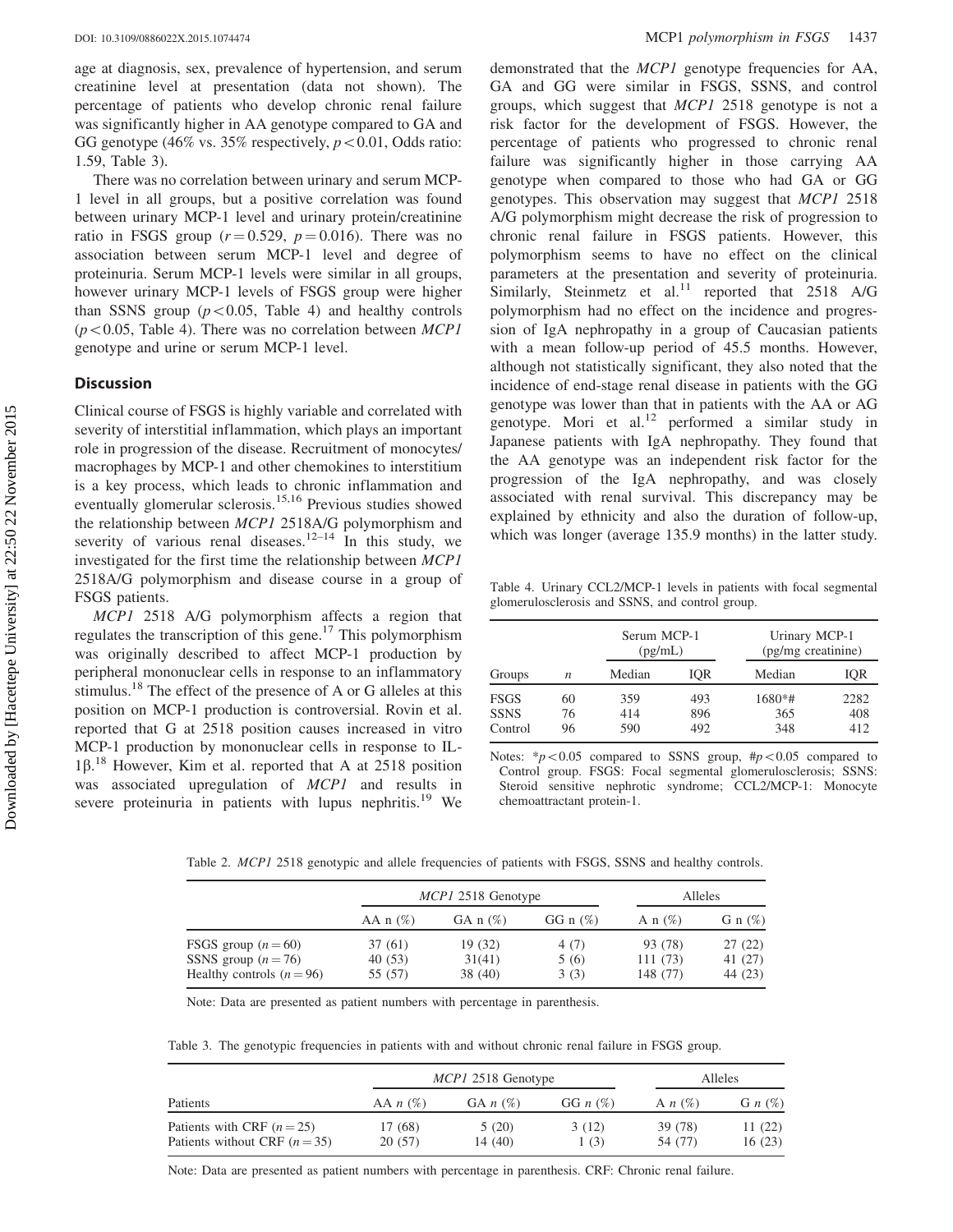#### <span id="page-4-0"></span>1438 N. Besbas et al. Ren Fail, 2015; 37(9): 1435–1439

MCP1 2518 A/G polymorphism affects the promoter region of the gene and the effect of this polymorphism on transcription in FSGS patients is yet to be determined.

Increased urinary MCP-1 levels have been associated with disease activity and poor prognosis in various renal diseases.<sup>8</sup> In our study, serum MCP-1 levels of FSGS group were comparable with the healthy controls and there was no correlation between urinary and serum MCP-1 levels in all study groups. Our findings suggest that increased urinary excretion of MCP-1 in the patients with FSGS is most likely due to enhanced production of MCP-1 in kidney, presumably induced by excessive exposure to plasma proteins filtered from the damaged glomeruli. We also showed that urinary MCP-1 levels correlated with degree of proteinuria in FSGS patients. Similarly, previous studies reported the increased urinary MCP-1 levels and the correlation between degree of proteinuria and urinary MCP-1 levels in patients with FSGS and IgA nephropathy.<sup>10</sup> A number of studies have demonstrated a correlation between degree of proteinuria and progression rate of chronic kidney disease, which have led to the hypothesis that proteinuria might be an independent player for disease progression rather than simply being a marker of glomerular dysfunction.<sup>20–22</sup> It has also been demonstrated that high protein load in renal tubular cells up-regulates MCP-1 expression and thereby MCP-1 production.<sup>9,[23](#page-5-0)</sup> Interestingly, despite more severe proteinuria in SSNS group, the patients with FSGS had higher urinary MCP-1 levels. This finding suggests that the role of MCP-1 in pathogenesis of FSGS is not a direct result of proteinuria. Proteinuria itself may be a result of immunological insult to glomeruli, in which MCP-1 plays a critical role in this scenario. It has been shown that podocytes can be detected in urine specimens of FSGS patients but not in healthy controls or minimalchange nephrotic syndrome patients. $^{24}$  $^{24}$  $^{24}$  Inflammatory cytokines such as TGF- $\beta$  is overexpressed in kidney biopsy specimens of FSGS patients<sup>[25](#page-5-0)</sup> and cultured podocytes express MCP-1 in presence of TGF- $\beta$ .<sup>[26](#page-5-0),[27](#page-5-0)</sup> Thus, another explanation for the increased urinary MCP-1 levels in FSGS patients may be the presence of MCP-1 expressing podocytes in urine of these patients but not in SSNS or control groups. The major limitation of the current study is limited patient number. Further studies investigating the role of MCP-1 genotype in a larger group of FSGS patients and functional studies investigating the effect of MCP-1 2518 A/G polymorphism on proteinuria and MCP-1 production by podocytes and macrophages may help to clarify the role of MCP-1 in this disease.

In conclusion, AA allele might be a risk factor for disease progression in FSGS and MCP-1 genotyping may be useful in these patients to predict the prognosis. This approach might also guide the physicians to determine the patients who need more aggressive treatment.

#### Declaration on interest

The authors report no conflict of interest. This study was supported by The Scientific and Technological Research Council of Turkey [Grant number: SBAG2685(103S024)].

#### References

- 1. Gbadegesin R, Lavin P, Foreman J, Winn M. Pathogenesis and therapy of focal segmental glomerulosclerosis: an update. Pediatr Nephrol. 2011;26(7):1001–1015.
- 2. Eddy AA, Symons JM. Nephrotic syndrome in childhood. Lancet. 2003;362(9384):629–639.
- 3. Machuca E, Benoit G, Antignac C. Genetics of nephrotic syndrome: Connecting molecular genetics to podocyte physiology. Hum Mol Genet. 2009;18(R2):R185–R194.
- 4. Cattran DC, Rao P. Long-term outcome in children and adults with classic focal segmental glomerulosclerosis. Am J Kidney Dis. 1998; 32(1):72–79.
- 5. Gipson D, Chin H, Presler T, et al. Differential risk of remission and ESRD in childhood FSGS. Pediatr Nephrol. 2006; 21(3):344–349.
- 6. Troyanov S, Wall CA, Miller JA, Scholey JW, Cattran DC, Toronto Glomerulonephritis Registry Group. Focal and segmental glomerulosclerosis: definition and relevance of a partial remission. J Am Soc Nephrol. 2005;16(4):1061–1068.
- 7. Yadav A, Saini V, Arora S. MCP-1: Chemoattractant with a role beyond immunity: A review. Clin Chim Acta. 2010;411(21– 22):1570–1579.
- 8. Eardley KS, Zehnder D, Quinkler M, et al. The relationship between albuminuria, MCP-1//CCL2, and interstitial macrophages in chronic kidney disease. Kidney Int. 2006; 69(7):1189–1197.
- 9. Burton CJ, Combe C, Walls J, Harris KPG. Secretion of chemokines and cytokines by human tubular epithelial cells in response to proteins. Nephrol Dial Transpl. 1999; 14(11):2628–2633.
- 10. Wasilewska A, Zoch-Zwierz W, Taranta-Janusz K, Kołodziejczyk Z. Urinary monocyte chemoattractant protein-1 excretion in children with glomerular proteinuria. Scand J Urol Nephrol. 2011;45(1):52–59.
- 11. Steinmetz OM, Panzer U, Harendza S, et al. No association of the– 2518 MCP-1 A/G promoter polymorphism with incidence and clinical course of IgA nephropathy. Nephrol Dial Transpl. 2004; 19(3):596–601.
- 12. Mori H, Kaneko Y, Narita I, et al. Monocyte chemoattractant protein-1 A-2518G gene polymorphism and renal survival of Japanese patients with immunoglobulin A nephropathy. Clin Exp Nephrol. 2005;9(4):297–303.
- 13. Su N, Li HY, Huang MF, Jiang ZP, Zhou TB. Association of monocyte chemoattractant protein-1 2518G/A gene polymorphism with diabetic nephropathy risk. J Recept Signal Transduct Res. 2014;35(1):94–97.
- 14. Malafronte P, Vieira JM, Pereira AC, Krieger JE, Barros RT, Woronik V. Association of the MCP-1-2518 A/G polymorphism and no association of its receptor CCR2-64 V/I polymorphism with lupus nephritis. J Rheumatol. 2010; 37(4):776–782.
- 15. Vielhauer V, Berning E, Eis V, et al. CCR1 blockade reduces interstitial inflammation and fibrosis in mice with glomerulosclerosis and nephrotic syndrome. Kidney Int. 2004; 66(6):2264–2278.
- 16. Kim MJ, Tam FWK. Urinary monocyte chemoattractant protein-1 in renal disease. Clin Chim Acta. 2011;412(23– 24):2022–2030.
- 17. Ueda A, Okuda K, Ohno S, et al. NF-kappa B and Sp1 regulate transcription of the human monocyte chemoattractant protein-1 gene. J Immunol. 1994;153(5):2052–2063.
- 18. Rovin BH, Lu L, Saxena R. A novel polymorphism in the MCP-1 gene regulatory region that influences MCP-1 expression. Biochem Biophys Res Commun. 1999;259(2):344–348.
- 19. Kim HL, Lee DS, Yang SH, et al. The polymorphism of monocyte chemoattractant protein-1 is associated with the renal disease of SLE. Am J Kidney Dis. 2002;40(6):1146–1152.
- 20. Schaefer B, Wühl E. Educational paper: Progression in chronic kidney disease and prevention strategies. Eur J Pediatr. 2012; 171(11):1579–1588.
- 21. Ishikura K, Uemura O, Hamasaki Y, et al. Progression to end-stage kidney disease in Japanese children with chronic kidney disease: results of a nationwide prospective cohort study. Nephrol Dial Transpl. 2014;29(4):878–884.